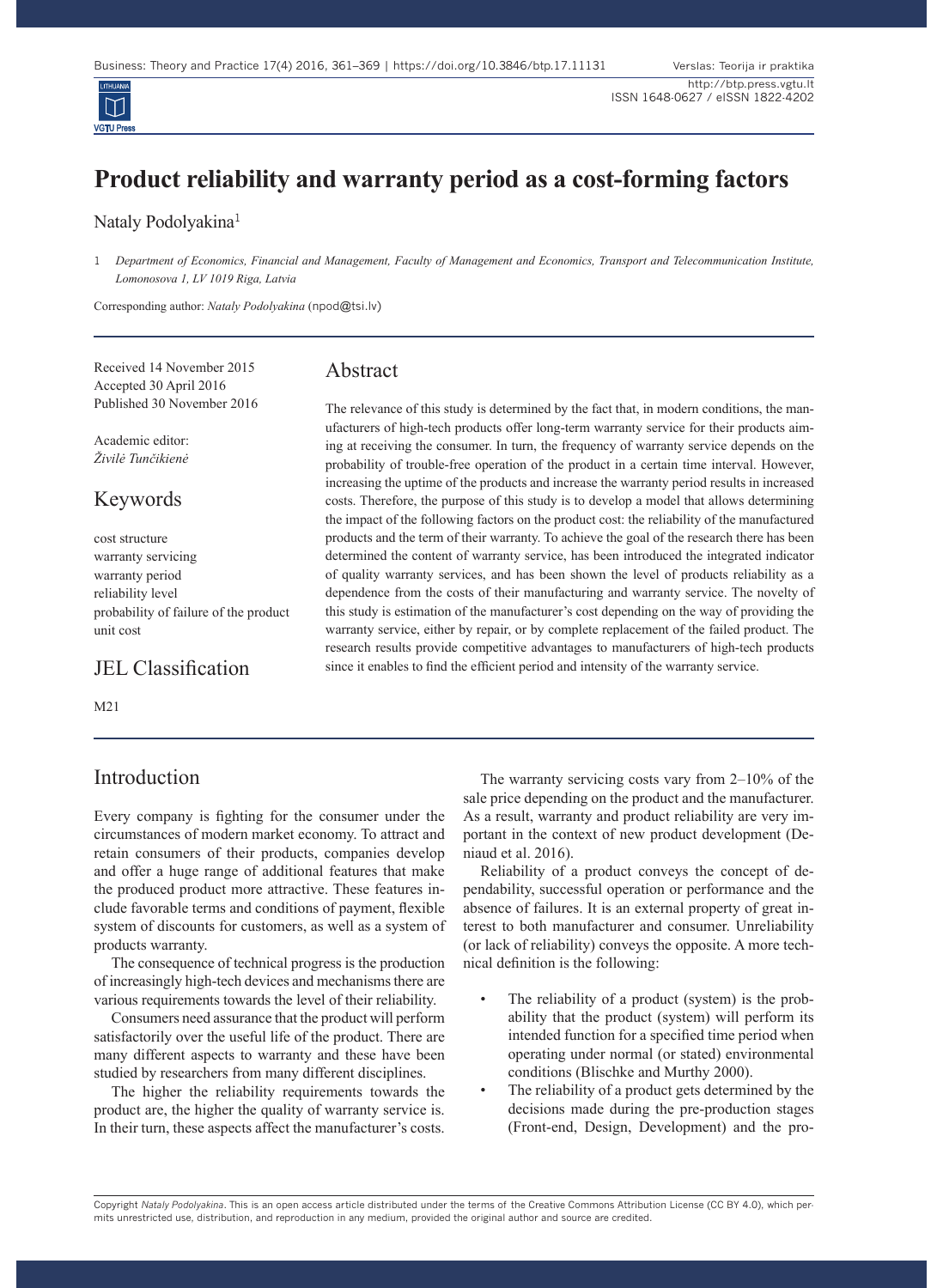duction stage of the product life cycle (Murthy and Djamaludin 2002).

Both warranty and reliability have received a lot of attention over the last fifty years (Murthi 2008).

The area of warranty has been studied by researchers from many different areas such as economic, engineering, statistics and more. A number of techniques have been used as a method in solving warranty problem. In past few years, there has been an increased used of statistical methods instead of soft computing methods in warranty related applications. However, soft computing methods have been used by many researchers in the other research area which can provide some feasible solutions for the complex real-world problems (Majid et al. 2013).

Thus, the relevance of the present study is obvious; the research is aimed at assessing the impact of reliability of manufactured products on the cost structure of the manufacturer providing the warranty repair of the product. To achieve this goal there have been identified a number of objectives:

- To determine the essence of the warranty repair and service.
- To specify the types of warranty service.
- To determine the order of formation of the manufacturer's costs of the warranty service of products produced at a specified level of reliability.
- To analyse the relationship between the manufacturer's cost and a warranty period of service and reliability of manufactured products.

Reliability theory deals with the interdisciplinary use of probability, statistics and stochastic modelling, combined with engineering insights into the design and the scientific understanding of the failure mechanisms, to study the various aspects of reliability. As such, it encompasses the following: reliability modelling, reliability analysis, reliability engineering, reliability science, reliability management.

Reliability Improvement Warranty policies are offered with complex systems intended for long use. The basic idea is to extend the notion of a basic consumer warranty to include guarantees on the reliability of the item and not just on its immediate or short-term performance (Murthy et al. 2007).

The novelty of this article lies in the fact that it allows the manufacturer, using mathematical calculations, make an economically sound choice between repair and replacement of the failed product during the warranty period. It is obvious that the probability of failure-free operation of the product will decrease with the increase of its useful life. The originality of this article is determined by using methods of mathematical statistics and probability theory in the dependence evaluation according to the manufacturer's costs to the duration of the warranty period and reliability of manufactured products.

Due to the fact that the reliability of the product is a probabilistic value, which is determined in dependence on the operational period of the product, the methodology of this study is based on the methods of probability theory. The use of these methods makes it possible to obtain a more or less reliable information on the probability of failure-free operation of the product during the warranty period and allowed to make a cost-dependent mathematical model of the manufacturer, that provides warranty service with a given probability of failure-free operations.

## 1. Essence of the warranty repair and service

It is impossible to hope for success in the modern conditions if the enterprise-manufacturer does not service their products after manufacturing (Akyildiz and Wang 2005).

Product warranty is a set of works, performed by manufacturers with the aim of providing technical and economic satisfaction and legal protection of the customer, as a result of purchased products use.

Warranty is an important element of marketing new products, as better warranty signals higher product quality and provides greater assurance to customer. In the purchase decision of a product, buyers typically compare characteristics of comparable model of competing brands (Jeyakumar and Paul Robert 2010).

The principle of modern warranty service is that the manufacturer takes responsibility for maintaining product functionality during the whole period of its operation (Wang and Su 2016). The high competitiveness of the product is largely determined by high-quality warranty service, and therefore the manufacturing enterprises should not consider it as something burdensome; on the contrary, they should be oriented on good provision of this service. Well organized warranty services can not only affect the business reputation of the manufacturer, but also become an important source of income.

Therefore, the useful lifetime can be defined as the lifetime of the product in the market and can be assumed to be terminated in some finite, random time horizon. Outdated technology is not covered by lifetime warranty. Therefore, the life term can be defined in any of the following ways (Chattopadhyay and Rahman 2008):

- Technical life/Physical life the period over which the product might be expected to last physically (up to the period when replacement or major rehabilitation is physically required).
- Technological life the period until technological obsolescence dictating replacement due to the development of a technologically superior alternative.
- Commercial life/Economic life the period over which the need for the product exists, the period until economic obsolescence dictates replacement with an economic alternative.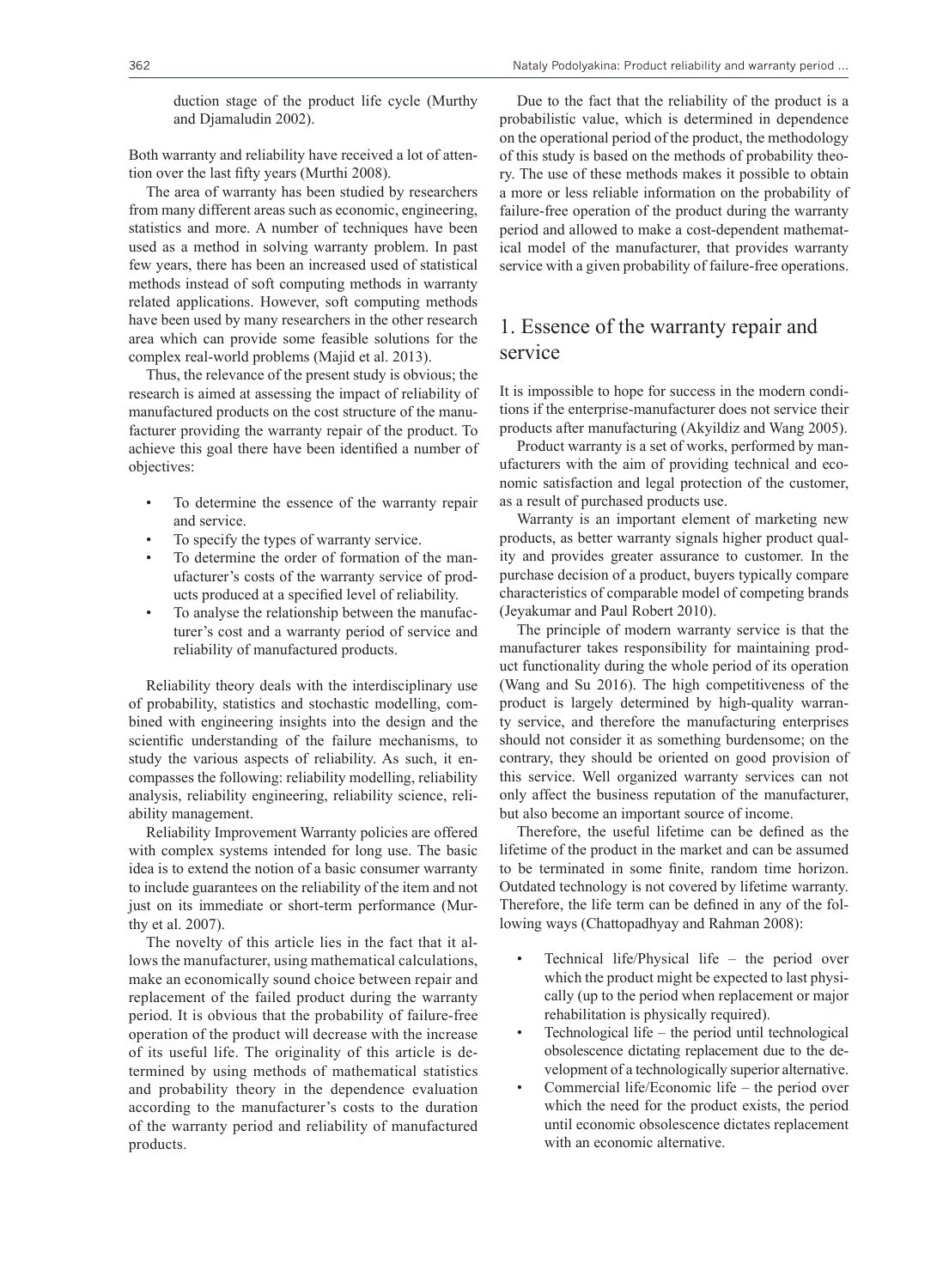• Ownership life/Social and legal life – the period until customer desire or legal ownership is retained or replacement change of ownership occurs.

There are several types of warranty services (Bolotin 1990):

- Pre-delivery service is aimed at meeting consumer demand; the manufacturer studies in details the requirements of the potential buyers to the product. The department personnel providing the warranty services are involved in the design work, in testing and evaluation, and in the documentation preparation. When the product is at the place of operation, the employees of the company-manufacturer have possibility to solve the problems appeared in the process of transportation, to install the equipment, to put it into a working state.
- After-sales service includes an aggregate of services necessary for the effective functioning of the manufactured products in the existing conditions throughout its lifecycle. After-sales warranty service is performed both before and after the sale of the product and includes the following main activities:
	- determining requirements for after-sales service of consumers of manufactured product at the stage of product development (together with the main consumers);
	- determining the procedure of after-sales services provision to the consumer in the process of discussing the agreement on the product supply;
	- personnel training in the technical maintenance and products repair;
	- preparation of the necessary documentation;
	- preparation of the necessary infrastructure to provide after-sales service;
	- development of the system of replacing the old model with the new one, working out the procedure of utilization of the old model;
	- determining the range of services available to the consumer after buying the product.

After-sales service is divided into warranty and post-warranty on purely formal ground: if the works/operations, provided by the warranty are supplied free or for charge. This ground is rather formal because the cost of the work, spare parts and materials used during the warranty period, are included into selling price or in price of other (post-warranty) services.

During the warranty period the manufacturer tries to take over all the work, creating the basis for the long-term trouble-free operation of the machine, equipment, block or a part of the mechanism (Murthy et al. 2003).

In the post-warranty period the manufacturer provides the scheduled preventive works, implements repairs, supplies the customer with the spare parts, consults on the most efficient operation. All these works are carried out on the basis of the signed agreement, the implementation

of which is beneficial for both parties since it reduces the standing idle of the equipment, increases the period before overhaul, reduces the number of defects, increases the safety of the equipment operation. All these features stimulate the growth of the manufacturer's position and the prestige, and allow demonstrating in the advertisement the real-life examples of high-quality work; the seller enjoys the obvious benefits: the warranty service undoubtedly strengthens the producer's position as a reliable supplier towards the consumers of the products.

No matter how perfect an innovative product is, it will surely require certain repair and services during the exploitation period (Ang et al. 2005).

Thus, warranty services and repairs is one of the most important resource-efficient activities provided by structure of modern designed innovative products. In all cases, the manufacturer bears full responsibility for the process and the results of warranty services; value and quality of these services have the greatest importance for the consumers.

Higher reliability is expected to reduce the cost of warranty returns, but at the same time to drive up the cost of product development. Thus an optimal solution is possible by finding a target reliability corresponding to the lowest value of the total expected life cycle cost (Kleyner et al. 2004).

## 2. Cost formation for product warranty service and repair

The base warranty is integral to the sale and as such factored into the sale price and the customer does not pay anything extra. Extended warranties are optional which customers purchase by paying an extra amount. These are offered by several parties – manufacturers, retailers and independent agencies such as insurance companies etc.

Providing warranty coverage doesn't come free for the manufacturer. Offering warranty always implies additional cost associated with warranty service, typically ranging between 1 and 2 percent of product sales for manufacturing companies (Kurvinen et al. 2016).

There are several different notions of warranty costs. These include warranty cost per unit, warranty cost over some interval (for example, product life cycle) and warranty costs per unit time (warranty cost rate) (Chen et al. 2015). As mentioned earlier, the warranty costs depend on product reliability and the product usage.

For products with longer lifetimes, the total warranty cost is uncertain over longer period of time due to the uncertainties of lifetime and the costs of servicing claims. If the lifetime is more than one year, the future cost will be affected by increased labour cost, inflation and devaluation of money over time (Rahman and Chattopadhyay 2015).

The warranty cost as a fraction of the sale price can vary from 1–10% depending on the product and the manufacturer. The total warranty costs for General Motors and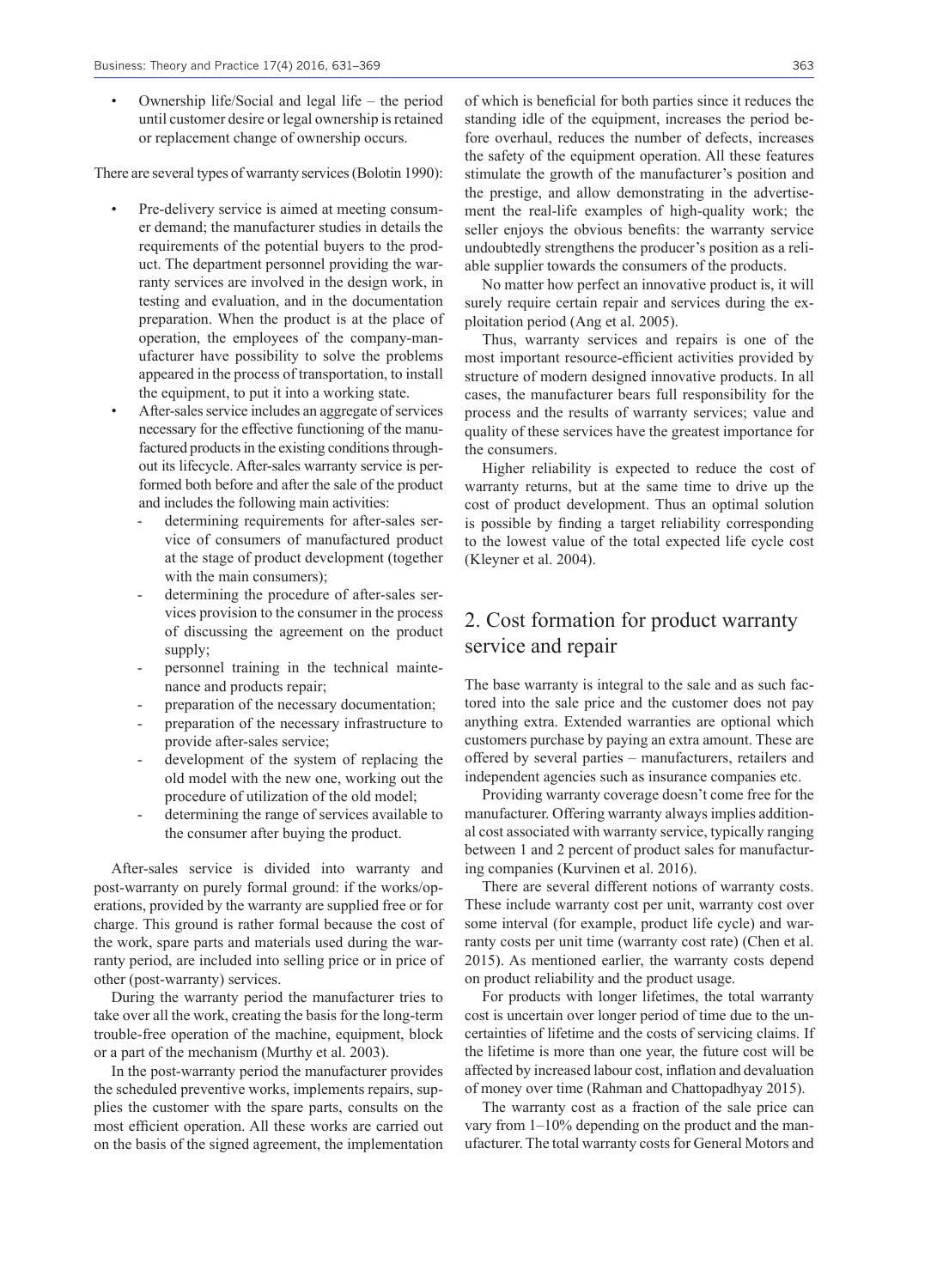Ford were over 4 billion dollars each for 2006. Through proper servicing logistics, these costs can be reduced. Murthy et al. deals with warranty logistics (Murthy et al. 2004). One particular issue is the choice between repair versus replace for a failed item under warranty. Murthy and Jack deal with this topic (Murthy and Jack 2007).

So, as it has been mentioned above, the warranty service system can comprise either complete replacement of the failed product or its repair.

However, the most important issue for the manufacturer offering the product warranty is increasing costs of the warranty implementation, to the forefront come issues related to, as well as the determination of the warranty period at which the maintenance costs are economically viable.

The only alternative to the failed product items complete substitution in the connection with the considered case is a repair (restoration). In this case the total costs of manufacturing and maintenance are:

$$
C_{\Sigma} = C_{\text{man}} + C_{\text{rep}} \quad , \tag{1}
$$

where:  $C_{man}$ ,  $C_{ren}$  are the costs of manufacturing and repairing the failed product items accordingly.

In its turn,

$$
C_{rep} = C_w + C_{sp} \quad , \tag{2}
$$

where:  $C_w$  is the cost of labor (the wages of equipment troubleshooters);  $C_{sp}$  is the cost of the spare parts used for repairing.

As a result:

$$
C_{\Sigma} = C_{\text{man}} + C_{\text{w}} + C_{\text{sp}} \quad . \tag{3}
$$

The last model is consciously restricted by the components  $C_{\textit{man}}$ ,  $C_{\textit{w}}$ ,  $C_{\textit{sp}}$ , because such non-presented additional components as cost of the premises rented for repairing shops, the cost of the equipment depreciation etc. change only the quantitative side of the solution components but do not influence its principal issues.

If the batch of the product items is produced in  $N_1$ amount, then:

$$
C_{\text{man}} = N_1 C_1 \quad , \tag{4}
$$

where:  $C_1$  is the cost of manufacturing 1 item.

At warranty period  $t_g$  one worker – employee of the enterprise-manufacturer repairs  $12nt<sub>g</sub>$  items, where is the number of items repaired by one worker per month.

Thus, the total amount of the repaired product items with the probability of the non-failure operation  $P = P(t_g)$ is equal to  $(1 - p)N$ , (Kapur and Lamberson 1980). As a result, the number of workers needed for warranty service provision for  $(1 - p)N_1$  items during the entire warranty period  $t_g$  is:

$$
\frac{(1-p)N_1}{12nt_g} = \frac{(1-e^{-\lambda t})N_1}{12nt_g} \quad . \tag{5}
$$

If the wage of one worker is  $C_{w1}$  Euros per month, then the total expenses on wages of all the repairing workers during the warranty service period  $t_g$  is equal to:

$$
C_w = \frac{(1-p)N_1}{12nt_g}C_{w1}
$$
 (6)

At last, if the cost of spare parts for 1 item is  $C_{\text{spl}}$ , then the total cost of the spare parts used for repairing is equal to:

$$
C_{sp} = C_{sp1}(1-p)N_1 . \t\t(7)
$$

The joint solution for the Eqs (6) and (7) results in the expression for determining the total cost of manufacturing and warranty repairing of the product items with the account of the probability of the product non-failure operation (Ventsel 1969):

$$
C_{\sum} = N_1 C_1 + \frac{(1-p)N_1}{12nt_g} C_{w1} + C_{sp1}(1-p)N_1 \quad . \quad (8)
$$

Accomplishing the warranty repair of failed product the enterprise-manufacturer does not produce the additional items, but makes the spare parts for repairing the failed items.

Thus, the first component in the Eq. (8) does not include the co-multiplier  $(2 - p)$ , as it happens when the failed item is substituted by the new one.

The Eq. (8) is presented as follows:

$$
C_{\sum^{rep}} = N_1 C_1 + \frac{(1-p)N_1}{12nt_g} C_{w1} + K_0 C_1 N_1 (1-p) (9)
$$

where:  $K_0$  is magnification value products.

As  $N_1C_1 = C$ , then

$$
\frac{C_{\sum}}{C}_{rep} = 1 + \frac{(1-p)}{12nt_{g}C_{1}}C_{w1} + K_{0}(1-p)(\frac{C_{w1}}{12nt_{g}C_{1}} + K_{0})
$$
 (10)

Then the notation  $A = C_{wl}/nC_1$  is introduced. As  $p =$  $exp(-\lambda t_g)$ , then the Eq. (10) is (Druzhinin 1989):

$$
(\frac{C_{\sum}}{C})_{rep} = 1 + (\frac{A}{12t_g} + K_0)(1 - e^{-\lambda t}) \quad . \quad (11)
$$

First the task solution is restricted by the case of high level of the product reliability (Angrisani et al. 2006):

$$
e^{-\lambda t} \cong 1 - \lambda t_g \quad . \tag{12}
$$

This correlation is valid starting with the value of non-failure not lower than  $P = exp (\lambda t_g) \ge 0.9$ , in other words at  $\lambda t_{\rm g} \leq 0.1$ .

The component  $A/12t_g$  in the majority of cases is considerably lower that  $K_0$ , in other words  $A/12t_g \ll K_0$ . Under this condition the expression is transformed into the ordinary ratio

$$
\left(\frac{C_{\sum}}{C}\right)_{rep} \cong 1 + L K_0 \lambda t_g \qquad . \tag{13}
$$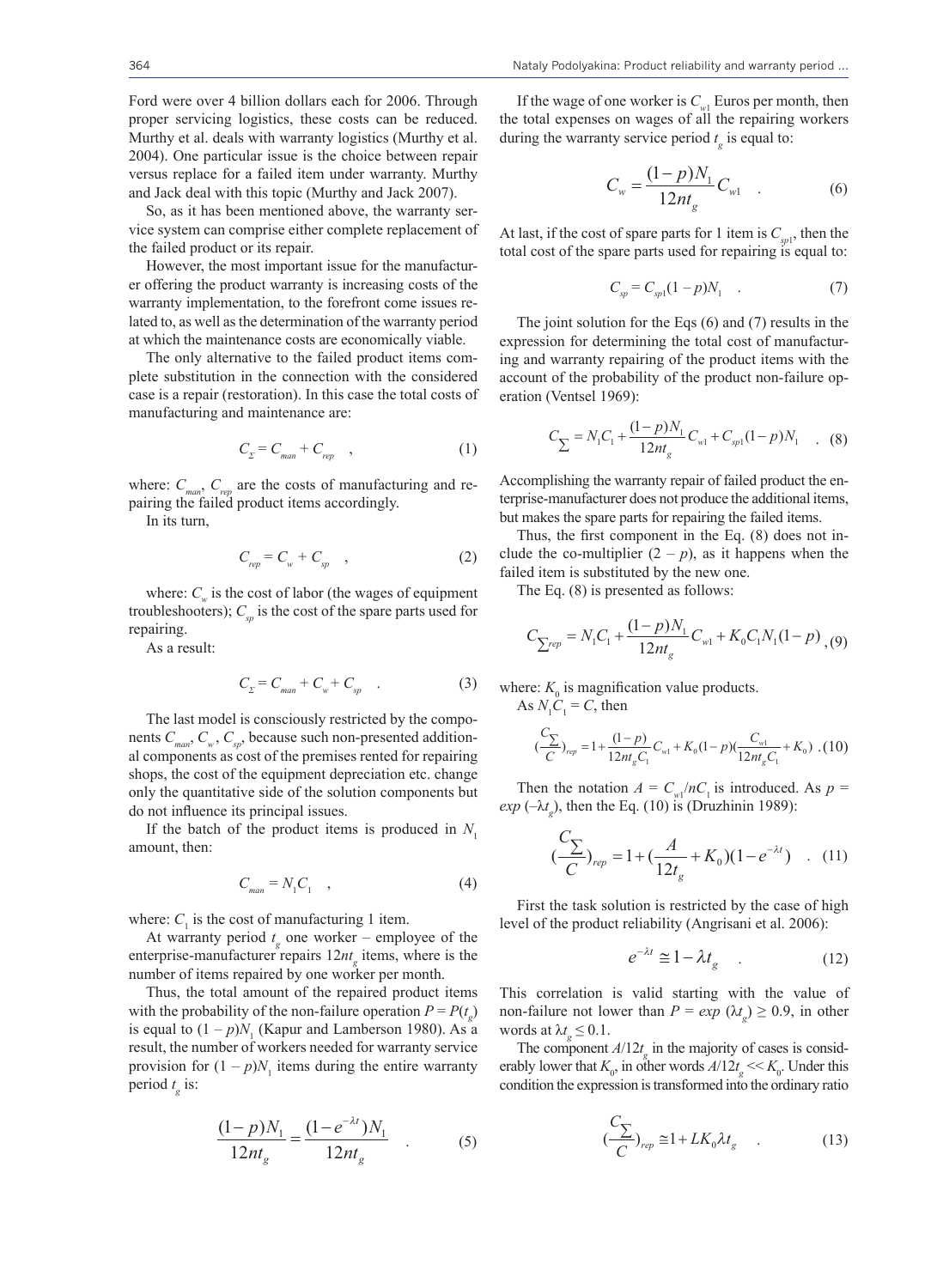If the wage of the repairing worker exceeds considerably the cost of the product items repaired per month, then the *A* is either commensurable with the value  $K_0$  or exceeds it.

In this case  $A/12t<sub>g</sub>$  cannot be neglected.

# 3. Interconnection of the manufacturer's costs with the duration of the warranty service period and reliability of product

Manufacturers offer many types of warranties to promote their products. Thus, warranties have become an important promotional tool for manufacturers. Warranties also generally limit the manufacturer's liability for out-of-warranty product failure. Although warranties are used by manufacturers as a competitive strategy to boost their market share, profitability and image, they are by no means cheap.

Warranties cost manufacturers a substantial amount of money. From a manufacturer's perspective, the cost of a warranty program must be estimated precisely and its effect on the firm's profitability must be studied (Saleh and Marais 2006).

Chien et al. (2004) estimated the warranty costs during the life cycle of a product in order to create a fund for warranty reserves. They considered a failure-free non-renewing warranty policy for products with age-dependent minimal repair costs, derived the s-expected warranty costs and warranty reserves, and demonstrated the feasibility of using cost information to determine warranty length (Chien et al. 2004)

They investigated preventative maintenance warranty policies for repairable products. When the length of a warranty period was pre-specified, the optimal number of preventive maintenance actions, corresponding maintenance degrees, and the maintenance schedule were jointly determined (Mustofa et al. 2015).

The expression  $(C_{\Sigma}/C)_{rep} \cong 1 + L K_0 \lambda t_g$  shows the dependence of total aggregate costs  $(C_{\Sigma}/C)_{ren}^{\delta}$  on the main indices  $K_0$ ,  $\lambda$  and  $t_g$ :

the higher  $K_0$  is the share of the spare parts cost in relation to the product cost the higher is the intensity of the product failures  $\lambda$  and warranty period  $t_{g}$ , the bigger are the total aggregate costs of the enterprise-manufacturer.

Generally, the dependence of the value  $(C_{\Sigma}/C)_{ren}$  on the duration of the warranty service period  $t_g$  is nonlinear; it is presented in Figure 1 basing on Table 1 data, obtained for  $A = 0.5$ ,  $K_0 = 0.2$  and  $\lambda = 10^{-5}$  1/*h*.

**Table 1.** The dependence of the value  $(C_{\Sigma}/C)_{\text{rep}}$  on the duration of the warranty service period *t g* .

|                        |       | ╺<br>◡ |       |       | ∸      |
|------------------------|-------|--------|-------|-------|--------|
| $(C_{\Sigma}/C)_{rep}$ | 1.035 | 049. د | 1.063 | 1.075 | 1.1956 |

According to the expression Eq. (11), at  $K_0 = 0.2t_g \rightarrow \infty$  $(C_{\Sigma}/C)_{rep} = 1.2 = 0.2$ . Generally

$$
(C_2/C)_{rep} = 1 + K_0 \t . \t (14)
$$

According to the data of Table 1, at  $t_g = 10$  years  $(C_{\rm Z}/C)_{\rm rep} = 1.2.$ 

The ratio  $(C_{\Sigma}/C)_{\text{rep}} = 1 + K_0$  shows, in particular, that in case of big warranty period  $t_g$  the share of the spare parts cost compared to the cost of repaired product is the value determining the ratio  $(C_{\Sigma}/C)_{\text{rep}}$ , characterizing total aggregate costs of the enterprise-manufacturer spent on the production and the warranty repair of the consumer's failed products.

If the probability of the non-failure operation is increased from  $P$  level to  $P_1$  level, then the product cost increases from value  $C_1$  to value  $C_1^r$ ; the cost of spare parts for 1 product item increases from value  $C_{\text{spl}}$  to value  $C_{\text{spl}}^*$ ; then the total cost of manufacturing and repairing with the account of the probability of the product non-failure operation is determined as follows:

$$
C_{\sum}^{"}=N_1C_1^{"}+\frac{(1-p)N_1}{12nt_g}C_{w1}+C_{sp1}^{"}(1-p)N_1.
$$
 (15)

The cost of spare parts needed for 1 product item is the part of the product cost, that is  $C_{\text{spl}}^{\prime} = K_0 C_{\text{Pl}}^{\prime}$ , where  $K_0 <$ 1 and it is assumed that  $K_0$  – *const*. Taking into account this condition:

$$
C_{\sum}^{v} = N_1 C_1^{v} + \frac{(1 - p)N_1}{12nt_g} C_{w1} + K_0 (1 - p_1) N_1 C_1^{v} =
$$
  
=  $N_1 C_1^{v} \left[ \frac{1 - p_1}{12nt_g C_1^{v}} C_{w1} + K_0 (1 - p_1) \right]$  (16)

The last expression for  $C^{\prime}_{\Sigma}$  considering the above-mentioned ratio is as follows:

$$
\frac{C_{\sum}}{C} = \left[1 + K^{1}(\frac{a}{k})\right] \left[1 + \frac{(1-p)A}{12n t_{g} C_{1} \left[1 + K^{1}(\frac{a}{k})\right]}\right] C_{w1} + K_{0}(1-p_{1}) , (17)
$$

where  $C = N_1 C_1$ .

$$
A = C_{w1} / nC_1 \tag{18}
$$

and  $nC_1$  is the cost of *n* product items restored by one repairing worker per month. As a result

$$
\frac{C_{\sum}}{C} = \left[1 + K^{1}(\frac{a}{k})\right] \left[1 + \frac{(1-p)A}{12m_{g}C_{1}\left[1 + K^{1}(\frac{a}{k})\right]}\right] + K_{0}(1-p_{1}). \tag{19}
$$

Thus, the value of the ratio of  $C^{\prime}_{\mathcal{Z}}/C$  is the function of a number of parameters:

$$
\frac{C_{\sum}}{C} = f(p_1, \frac{a}{K}, A, K_0) \tag{20}
$$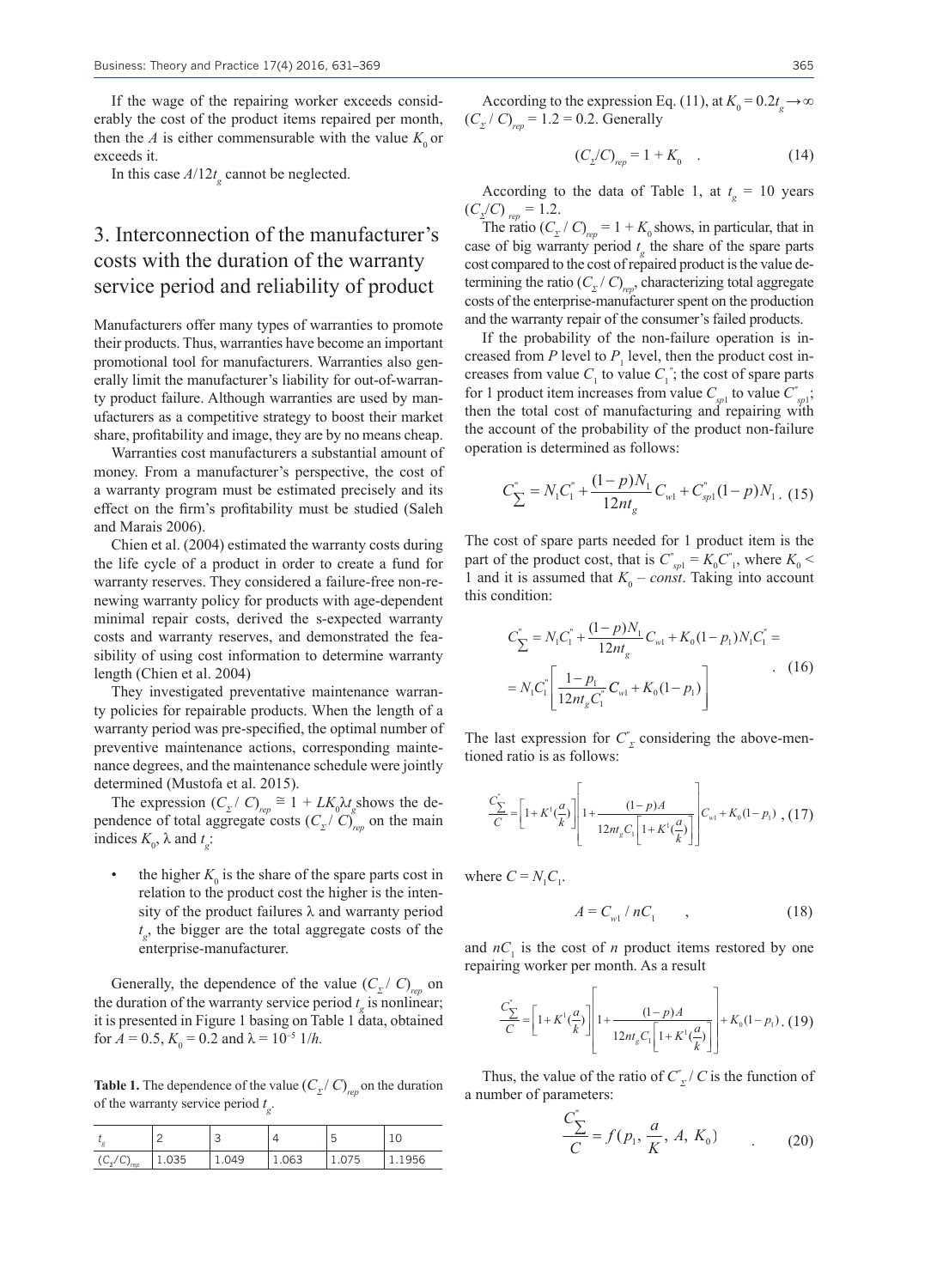In this case, values  $a \mid k$ ,  $A$ ,  $K_0$  can change significantly. The value  $K^1 = \ln p / \ln p_1$  is unambiguously determined by the value of probability of the product non-failure operation and by the initial value of the probability of non-failure operation.

Table 1 demonstrates the values of the relative cost *C"* <sup>Σ</sup>/*C*  for the warranty service period that is equal to 2 years for the product item at and the basic value of the probability of the non-failure operation  $A = 0.5$ , on the basis of which the growth of the product reliability is estimated.

Herewith the value of the growth of the cost of non-failure operation *a* / *K* changes within the limits of 0.02 to 0.2 for each value of  $K_0 = 0.2$ ; 0.4; 0.6.

Figures 2, 3 and 4 shows the nature of dependence the relative cost on the growth of reliability for various values of the values  $K_0$  and  $a / K$ .

The data from the Table 2 and the Figures 2, 3 and 4 demonstrate that the dependence of the change of the share of the spare parts cost on the product cost affects significantly the cost of manufacturing and repairing the failed product items. In this case it is quite evident that the growth of the cost  $a / K$  of increasing the product reliability the total costs increase.

Moreover, the data from Table 2 and the shape of the curves on the figure prove that the growth of the costs of the product reliability increase for every fixed value  $K_0$  = 0.2; 0.4; 0.6 results in situation when the optimal value of the probability of the non-failure operation, providing the conditions of the minimal costs, shifts to the area of the reduced values of the probability of product non-failure operation; it is common with the case of substitution of the failed product items by new ones.

Concerning the value  $K_0$ , its growth shifts the value of the optimal probability of non-failure operation to the area of higher values. Nevertheless, the value of the total costs of the enterprise-manufacturer of producing and repairing the failed product increase simultaneously with  $K_0$  growth.

There considered the dependence of the impact of the warranty period  $t_g$  and the value *A* of one worker's wage



**Figure 1.** The dependence of the total cost of the enterprise on the duration of the warranty service period for the repair of failed product items.

| Meanings $C\Sigma/C$ at $t =$ years; $A = 0.5$ ; $P = 0.5$ |      |       |       |       |       |  |  |  |
|------------------------------------------------------------|------|-------|-------|-------|-------|--|--|--|
| $K_{\rm o}$                                                | a/K  | $P$ . |       |       |       |  |  |  |
|                                                            |      | 0.6   | 0.7   | 0.8   | 0.9   |  |  |  |
| 0.2                                                        | 0.02 | 1.120 | 1.107 | 1.160 | -     |  |  |  |
|                                                            | 0.05 | 1.162 | 1.169 |       |       |  |  |  |
|                                                            | 0.10 | 1.24  | 1.27  |       |       |  |  |  |
|                                                            | 0.20 | 1.38  | 1.48  |       |       |  |  |  |
| 0.4                                                        | 0.02 | 1.20  | 1.17  | 1.15  | 1.18  |  |  |  |
|                                                            | 0.05 | 1.247 | 1.235 | 1.252 | 1.384 |  |  |  |
|                                                            | 0.10 | 1.326 | 1.344 |       |       |  |  |  |
|                                                            | 0.20 | 1.48  | 1.56  | -     |       |  |  |  |
| 0.6                                                        | 0.02 | 1.28  | 1.232 | 1.194 | 1.202 |  |  |  |
|                                                            | 0.05 | 1.333 | 1.301 | 1.298 | 1.411 |  |  |  |
|                                                            | 0.10 | 1.417 | 1.415 | 1.472 |       |  |  |  |
|                                                            | 0.20 | 1.585 | 1.644 | -     | -     |  |  |  |

**Table 2.** The nature of dependence the relative cost on the growth of reliability for various values of the values  $K_0$  and  $a/K$ .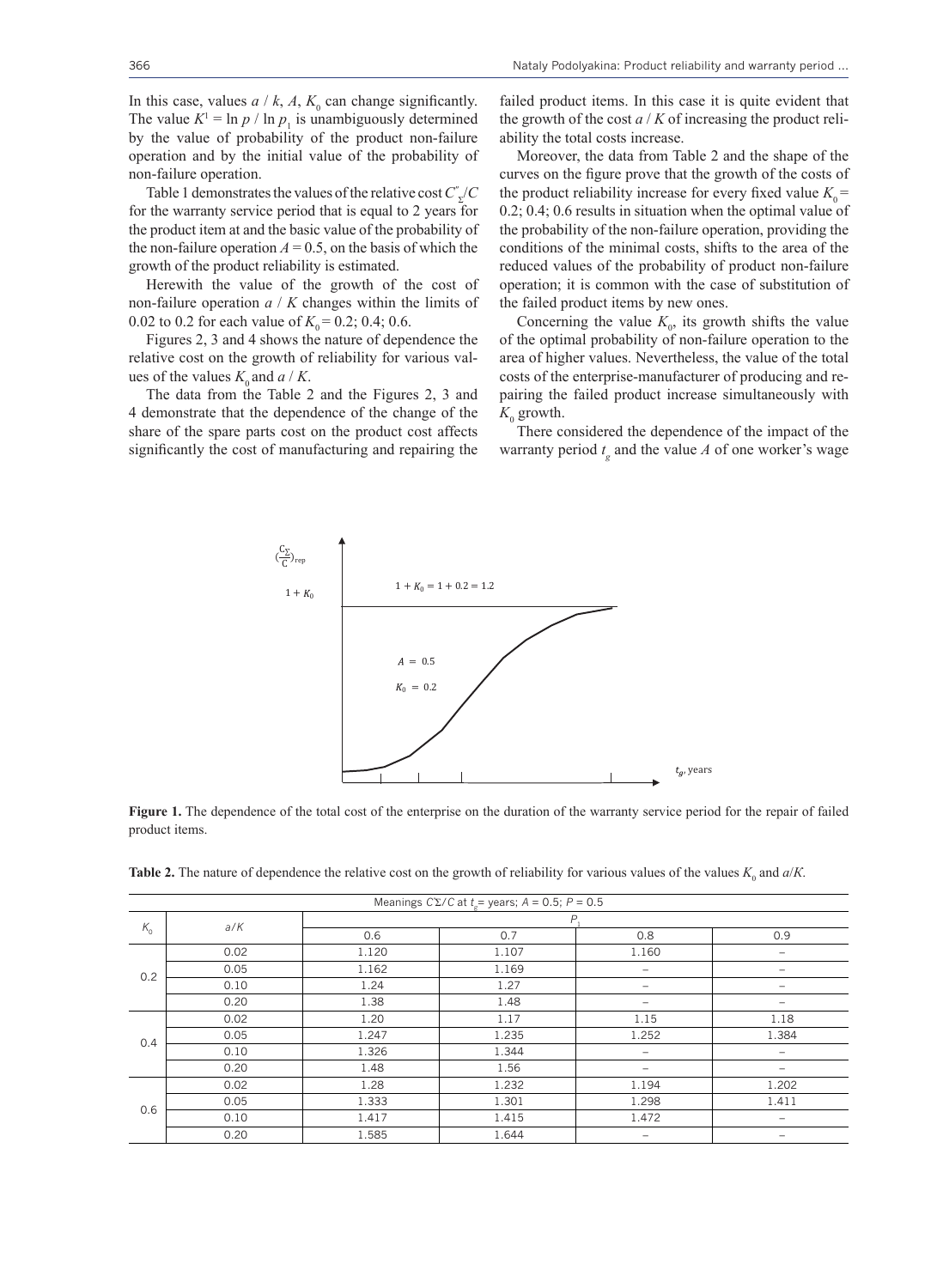

Figure 2. Dependence of the enterprise total costs on the level of the product reliability.



Figure 3. Dependence of the enterprise total costs on the level of the product reliability.



**Figure 4.** Dependence of the enterprise total costs on the level of the product reliability.

share on cost of the repaired product items per month on the relative value of total costs  $C_{\Sigma}^{\prime}/C$ .

To achieve this purpose, there analysed the following

component of the expression (19): 
$$
\frac{(1-p)A}{12t_g \left[1 + K^1(\frac{a}{k})\right]}
$$

which does not practically affect the total aggregate costs *C"* <sup>Σ</sup>/ *C*. For example, at the formation of the data of Table 2 this value is changing within the limits of 0.0015 and 0,008 which is 1–2 orders lower than other components in the

expression: 
$$
\frac{C_{\sum}^{n}}{C} = \left[1 + K^{1}(\frac{a}{k})\right] \left[1 + \frac{(1-p)A}{12m_{g}C_{1}\left[1 + K^{1}(\frac{a}{k})\right]}\right] + K_{0}(1-p_{1}).
$$

Moreover, according to the data of Table 1, the quick growth of value  $K^1 = \ln p / \ln p_1$  takes place simultaneously with the growth of the probability of non-failure operation; it results in substantial decrease of the value of considered component will lead to the growth of the value, that, in its turn, will cause the noticeable reduction of the

$$
\frac{C_{\sum}^{n}}{C} \left[ 1 + K^{1} \left( \frac{a}{k} \right) \right] \left[ 1 + K_{0} (1 - p_{1}) \right] \tag{21}
$$

considered addendum value. As a result, the expression can be presented in the following way:

That is, the total aggregate costs in the process of repair of the failed items depend on the product reliability, on the share of the cost of product spare parts and on the cost of increase of product non-failure operation.

As the last expression follows, the value  $C^{\prime}_{\Sigma}$  / *C* does not practically depend on the duration of the warranty service period and on the share of the repairing worker's wage in relation to the cost of the product items repaired by this worker per month, i.e. on the value А.

Thus, when determining the total aggregate costs of manufacturing and warranty repair of the failed product items, these conditions allow replacing the complicated

formula: 
$$
\frac{C_{\sum}}{C} \approx \left[1 + K'(\frac{a}{k})\right] \left[1 + \frac{(1-p)A}{12t_s\left[1 + K'(\frac{a}{k})\right]} + K_0(1-p_1)\right]
$$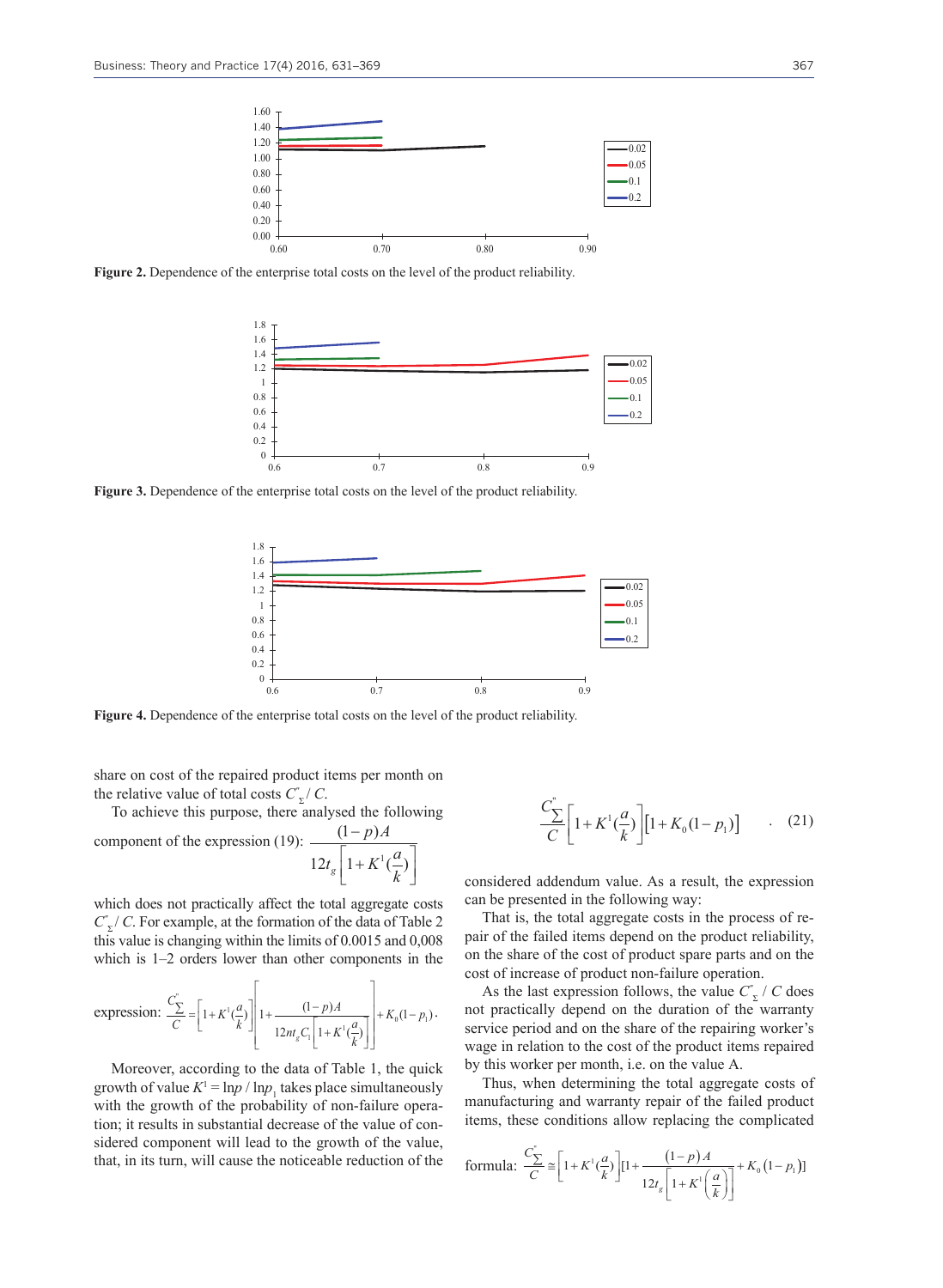by more simple ratio 
$$
\frac{C_{\sum}^{n}}{C} \approx \left[1 + K^{1}(\frac{a}{k})\right] \left[1 + K_{0}\left(1 - p_{1}\right)\right].
$$

The results of calculations according to those expressions practically coincide.

The product characteristic is assumed to be normally distributed with unknown mean and known standard deviation. The optimal manufacturer's process quality level, production run length, warranty period, and retailer's order quantity can then be simultaneously determined by maximizing the expected total profit of society including both the manufacturer and the retailer (Chen et al. 2015).

Taking into consideration the above-mentioned material it is possible to draw the conclusion that the enterprise can achieve the minimal costs of manufacturing and warranty serving, but at the same time the level of the reliability of manufactures product does not meet the necessary requirements; it is in the area of the inadmissibly low values. Unsatisfactory quality of the warranty service can cause not only the loss of competitiveness, but also influence the transportation safety if it is a transportation company.

As a result, it is possible to consider that the quality of the warranty service, i.e. the probability of the non-failure operation is one of the most significant factors determining the enterprise costs under the conditions of the market economy.

#### Conclusions

It becomes more obvious that the main feature of modern innovative production should be the focus on the longterm prospects, basic researches implementation, diversification of operations, meeting the needs of consumers. One of the most important factors in achieving a high level of competitiveness is to provide manufacturer warranty to the issued products. After analyzing this topic, you can draw the following conclusions:

Guarantee services for the issued products is a set of works performed by manufacturer with the aim of providing technical and economic satisfaction and legal protection of the client-buyer, as a result of purchased products use. Innovative products manufacturers must provide all services associated with their products exploitation, which is carried out by warranty service and repair, value and quality of which have the greatest meaning for consumers.

Improving quality and duration period of the guarantee services is one of the conditions for the actual satisfaction of customer's needs (Mustofa et al. 2015). Integral indicator of the quality of guarantee services of the issued articles should include a set of indicators describing the warranty period, the level of manufactured products reliability, after-sales services quality and others.

Hence, justified topicality of the researches aimed at identification of cost expenses incurred by the manufacturer during production and guarantee services to produce innovative products. The results suggest that manufacturer may obtain the minimum costs on the production and guarantee service, but in this context the level of reliability of products would not meet the requirements, ie, It lies in unacceptably low values area. Consequently, this quality of warranty services may entail not only the loss of manufacturer's competitiveness on the market, but is also connected to the human life safety, if their innovative products are used as component elements of the vehicle. As a result, we can say that the depth of the warranty, ie probability of failure-free functioning is one of determining factors of manufacturer cost expenses in the market economy.

## References

- Akyildiz IF, Wang X (2005) A survey on wireless mesh networks. IEEE Communications Magazine 43(9): S23–S30. https://doi. org/10.1109/MCOM.2005.1509968
- Ang KH, Chong G, Li Y (2005) PID control system analysis, design, and technology. Transactions on Control Systems Technology 13: 559–576. https://doi.org/10.1109/TCST.2005.847331
- Angrisani L, Schiano Lo Moriello R, D'Apuzzo M (2006) New proposal for uncertainty evaluation in indirect measurements. IEEE Transactions on Instrumentation and Measurement 55: 1059–1064. https://doi.org/10.1109/TIM.2006.876540
- Blischke WR, Murthy DNP (2000) Reliability: Modeling, Prediction, and Optimization. Wiley, New York, 848 pp. https://doi. org/10.1002/9781118150481
- Bolotin V (1990) The resource of vehicles and constructions. Mechanical Engineering Publisher, Moscow.
- Chattopadhyay GN, Rahman A (2008) Development of lifetime warranty policies and cost models for free replacement lifetime warranty (FRLTW) policy. Reliability Engineering and System Safety 93: 522–529. https://doi.org/10.1016/j.ress.2007.02.005
- Chen C–H, Chou C–Y, Lee W–C (2015) Economic order quantity, process quality level, warranty period, and production run length settings. Arabian Journal for Science and Engineering 40(2): 627–632. https://doi.org/10.1007/s13369-014-1522-8
- Chien YH, Sheu SH, Chen JA (2004) Determining optimal warranty periods from the seller's perspective and optimal out-of-warranty replacement age from the buyer's perspective. International Journal of Science Education 36: 631–637. https://doi. org/10.1142/9789812702685\_0010
- Deniaud IF, Marmier F, Gourc D, Bougaret S (2016) A risk management approach for collaborative NPD project. International Conference on Industrial Engineering, Management Science and Application (ICIMSA), 23–26 May (2016), 1–5. https://doi.org/10.1109/ICIM-SA.2016.7503986
- Druzhinin G (1989) Reliability of Automatic Production Systems. Higher School, Moscow.
- Jeyakumar K, Paul Robert T (2010) Joint determination of price, warranty length and production quantity for new products under free renewal warranty policy. International Journal for Quality research  $4(1): 51-58$
- Kapur K, Lamberson L (1980) Reliability and System Design. Mir, Moscow.
- Kleyner A, Sandborn P, Boyle J (2004) Minimization of life cycle costs through optimization of the validation program – a test sample size